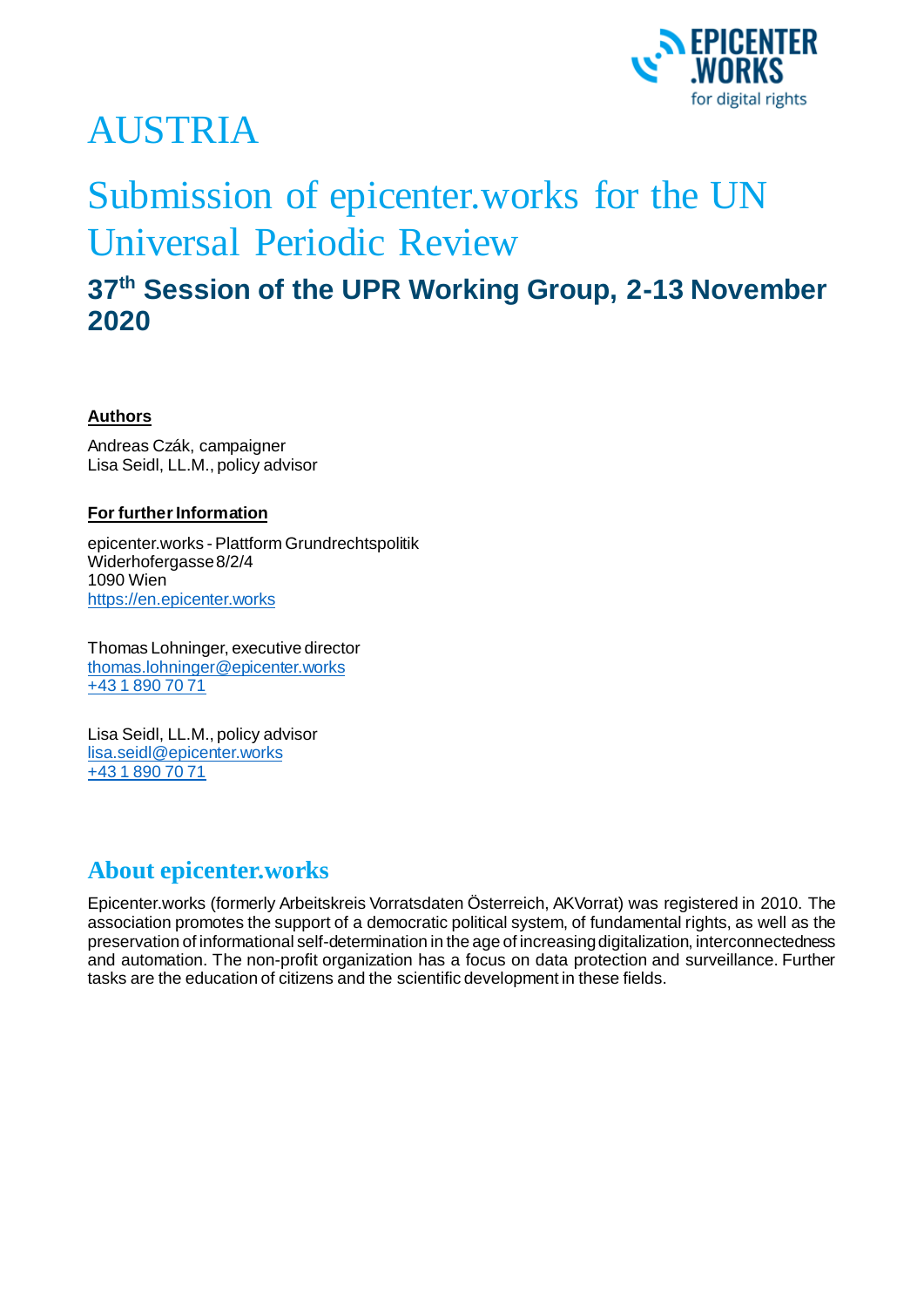## **United Nations Human Rights Council**

### Universal Periodic Review Austria

#### **Executive Summary**

In this report, we focus on our main fields of expertise, which are monitoring potential infringements of human rights through national law. While doing this we are reporting unconstitutional national law especially in the fields of privacy and right to private life. The national legislation of surveillance and the use of automatic processes for decision-making is developing very fast and we try to catch up these developments.

This report does not take legislative amendments into consideration, which were introduced during the Covid-19 crisis beginning Austria in in March 2020 as we are still monitoring these ongoing developments.<sup>i</sup>

#### **1. Right to private life, right to privacy**

(1) State Protection Actii: During the second Universal Periodic Review in November 2015, Austria supported the recommendation of "revis[ing] the draft State Protection Act so that it contains robust safeguards with respect to the full enjoyment of the right to privacy and other human rights in compliance with international human rights law".<sup>iii</sup> Since then, the Austrian Parliament approved the State Protection Act and adopted it regarding the Police and Justice Data Protection Directive 2016/680/EU.

Furthermore, the State Protection Act contains numbers of provisions that entitle the Federal Office for the Protection of the Constitution and Counterterrorism (BVT) to investigate (eg. by access to data from all authorities and all companies) without the requirement of judicial approval. The broad definition of "endangering the constitution" contains more than the defense against terrorism (eg. whistleblowers, protesting people), which is a requirement of investigation. Around 100 crimes are defined as an attack endangering the constitution, 40 of them if they are committed with religious or ideological motives.

#### **Recommendation:**

Introduce the requirement of judicial approval for any measures that affect the rights to private life, privacy and freedom of speech. Revise the definition of "attack endangering the constitution" regarding the human rights law.

(2) Government Spyware: In December 2019, the Austrian Constitutional Court pronounced that the planned introduction of government spyware would be incompatible with Austrian constitutional law (Art 8 ECHR).<sup>iv</sup> The coalition agreement between the conservative (Neue Volkspartei) and the green (Grünen) parties of January 2020 states that an introduction of the legal basis for government spyware is planned again.<sup>v</sup> Technically, a state trojan that exclusively accesses online communication (full or partly) cannot exist. It always has to infiltrate the entire system. Therefore, every kind of government spyware is an infringement of the right to private life because of its excessive intensity.

#### **Recommendation:**

Ban governmental spy software and consolidate the integrity of IT systems in the constitution.

(3) Passenger Name Records: According to the EU PNR Directive<sup>vi</sup>, every person who flies to or from the EU must be recorded in a database controlled by the state (in opposite to the existing database of airlines). In Austria, the PNR Act was passed to implement the directive and has been in force since 16 August 2018.<sup>vii</sup> The EU requirements are "gold plated", because data on flights within the EU is also recorded in Austria. This over-fulfilment of directives is particularly inappropriate in the area of personal data (and can be qualified as mass monitoring without suspicion).

#### **Recommendation:**

End the over-fulfillment of the EU PNR Directive.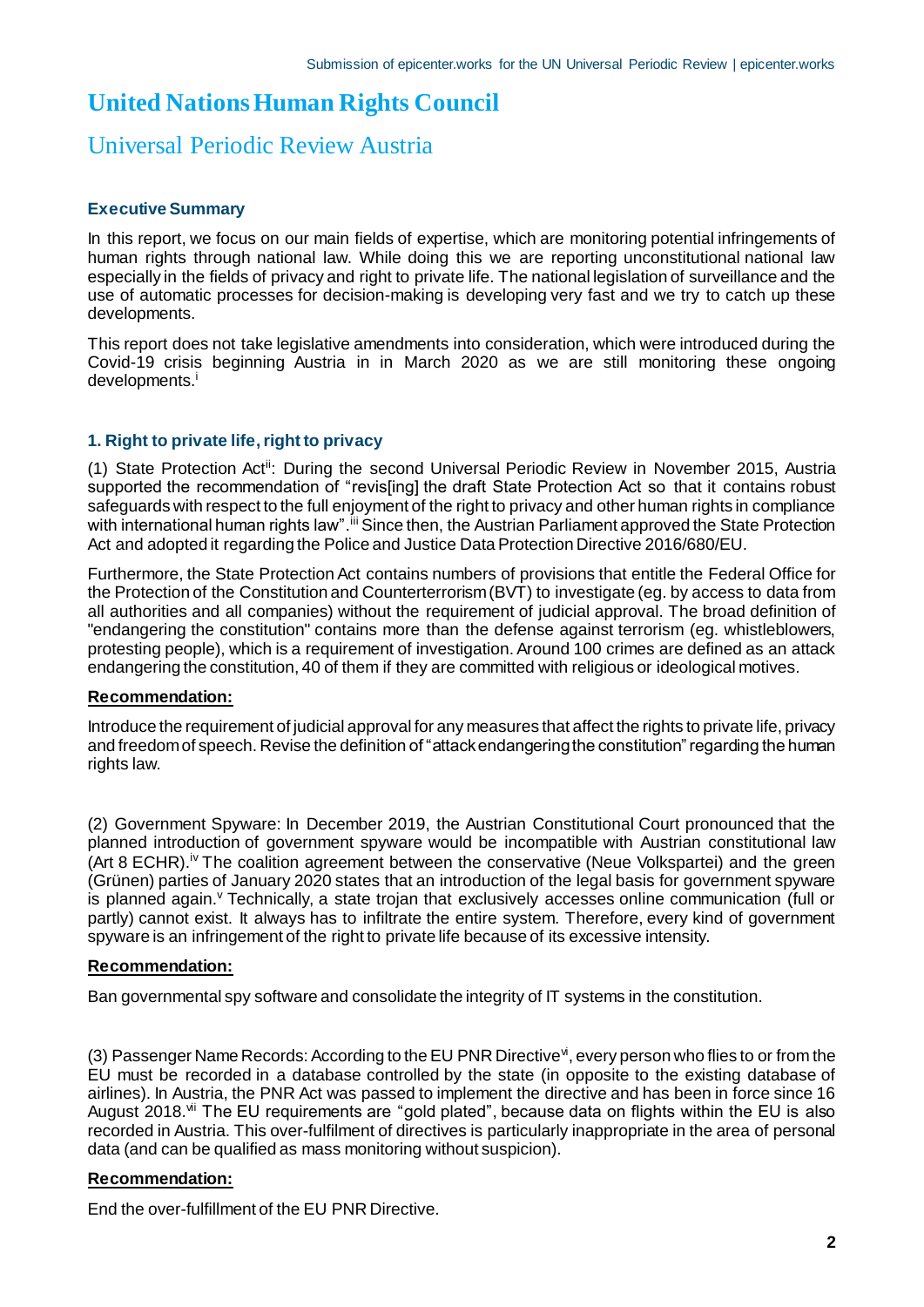(4) Mass surveillance measures:

Facial Recognition: Austria's Minister of the Interior announced to introduce facial recognition in Austria without details of the legal basis.<sup>viii</sup> We criticize that these computer programs analyzing images of human faces for the purpose of identifying persons can be used for general, suspicionless surveillance systems.

Considering the authorities' rights of access to video surveillance and the introduction of the duty to register SIM cards in January 2019, these investigations are an intense infringement of the right to private life.

#### **Recommendation:**

Ban facial recognition in public and take international human right standards and strict proportionality into consideration.

#### **2. Conditions of Detention**

(1) Video and Audio Recording in Prisons: The draft of the amendment of the Prison Administration Actix reduces the requirements of video and audio recording during use of force in prisons. This draft raises concerns regarding right to privacy especially when video cameras are used in private spaces like sanitary facilities.

#### **Recommendation:**

Revise the draft according to right to privacy; especially define the circumstances under which the video and audio recording can be used in private spaces.

#### **3. Non-Discrimination**

(1) AMS<sup>x</sup>-Algorithms: Austria plans to introduce an algorithm-based decision making system that affects the allowance of educational courses for all unemployed people based on specific factors (f.e. gender, origin, age, disability) in July 2020 (it got delayed because of the covid19-crisis)<sup>xi xii</sup> The system is not transparent and without any legal basis, so its implications cannot be completely analyzed. In any case, this categorization, which can have serious personal and financial consequences, can be qualified as discrimination and cannot be implemented in accordance with recommendations, which were noted by Austria during the second Universal Periodic Review in 2015.<sup>Xiii</sup>

#### **Recommendation:**

Ensure full transparency of the algorithm and establish an impact assessment before this system is implemented.

#### **4. Migration**

(1) Data retention of biometric data of migrants: Subsequent to the CJEU's decision on data retention.  $x^{\text{iv}}$ in 2014 the Austrian Constitutional Court declared the national data retention laws to be disproportionate and unconstitutional (right to privacy).<sup>xv</sup> The reason was the broad scope of applicability. The coalition agreement states that biometric data of persons in visa procedures has to be saved for 5 years after leaving Austria.<sup> $M$ </sup> It has to be assumed, that the mass monitoring without suspicion of migrants and the long data retention period is unproportional and can be qualified as an infringement of the right to privacy and right to private life.

#### **Recommendation:**

Data retention of data of migrants should be allowed only under certain reasons (suspicion) and only during their stay in Austria.